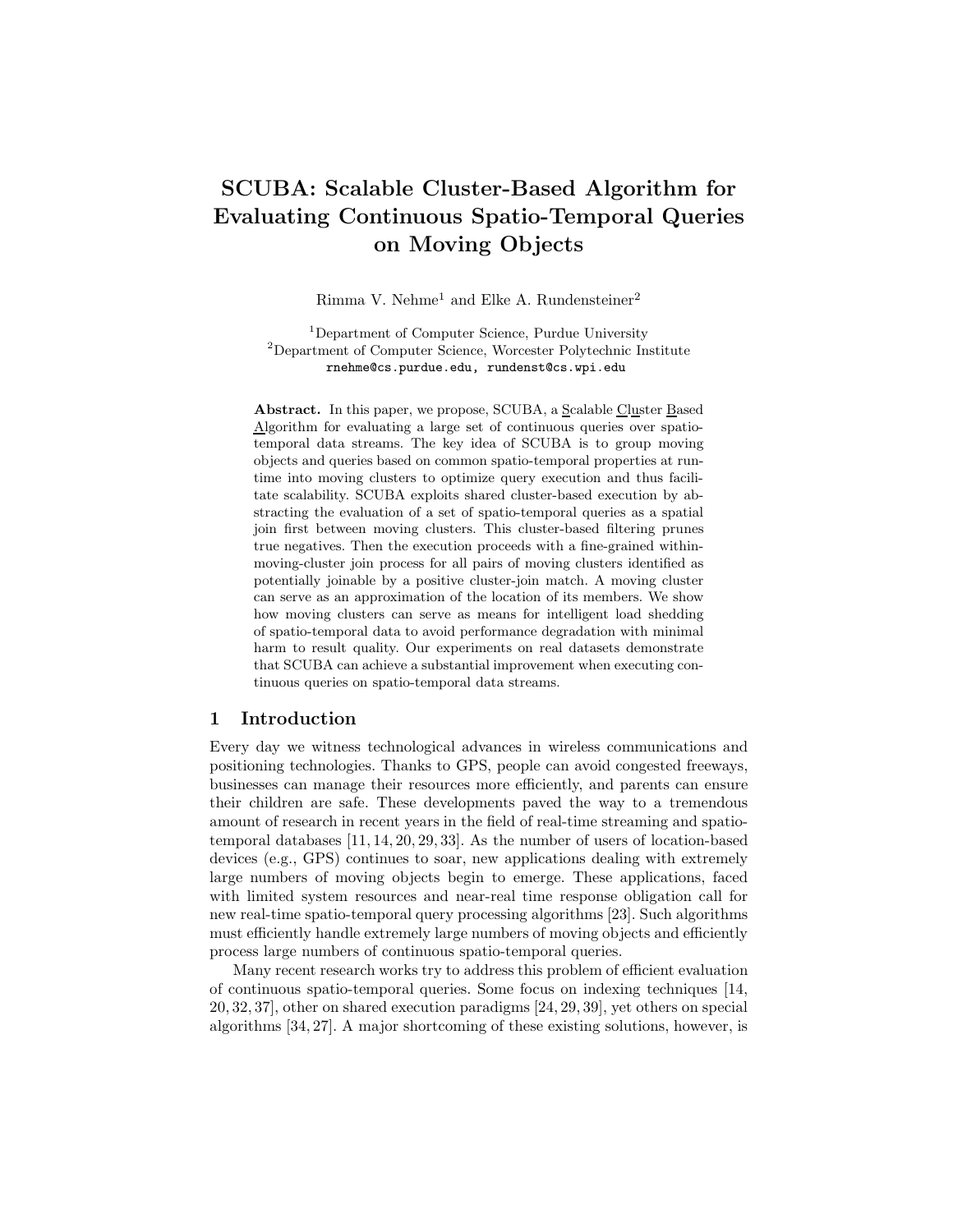that most of them still process and materialize every location update individually. Even in [24, 39] where authors exploit a shared execution paradigm among all queries, when performing a join, each moving object and query is ultimately processed individually. With an extremely large number of objects and queries, this may simply become impossible.

Here we now propose a two-pronged strategy towards combating this scalability problem. Our solution is based on the fact that in many applications objects naturally move in clusters, including traffic jams, animal and bird migrations, groups of children on a trip or people evacuating from danger zones. Such moving objects tend to have some common motion related properties (e.g., speed and destination). In [41] Zhang et. al. exploited micro-clustering for data summarization i.e., grouping data that are so close to each other that they can be treated as one unit. In [22] Li et. al. extended this concept to moving microclusters, groups of objects that are not only close to each other at a current time, but also likely to move together for a while. These works focus on finding interesting patterns in the movements. We take the concept of *moving micro-clusters*<sup>1</sup> further, and exploit this concept towards the optimization of the execution of the spatio-temporal queries on moving objects.

We propose the  $Scalable$  Cluster-Based Algorithm (SCUBA) for evaluating continuous spatio-temporal queries on moving objects. SCUBA exploits a shared cluster-based execution paradigm, where moving objects and queries are grouped together into moving clusters based on common spatio-temporal attributes. Then execution of queries is abstracted as a *join-between* clusters and a *join-within* clusters executed periodically (every  $\Delta$  time units). In join-between, two clusters are tested for overlap (i.e., if they intersect with each other) as a cheap prefiltering step. If the clusters are filtered out, the objects and queries belonging to these clusters are guaranteed to not join at an individual level. Thereafter, in join-within, individual objects and queries inside clusters are joined with each other. This two-step filter-and-join process helps reduce the number of unnecessary spatial joins. Maintaining clusters comes with a cost, but our experimental evaluations demonstrate it is much cheaper than keeping the complete information about individual locations of objects and queries and processing them individually.

If in spite of our cheap pre-filtering step, the query engine still cannot cope with the current query workload due to the limited system resources, the results may get delayed and by the time they are produced probably become obsolete. This can be tackled by shedding some data and thus reducing the work to be done. The second contribution of this work is the application of moving clusters as means for intelligent load shedding of spatio-temporal data. Since clusters serve as summaries of their members, individual locations of the members can be discarded if need be, yet would still be sufficiently approximated from the location of the their cluster centroid. The closest to the centroid members are abstracted into a nested structure called cluster nucleus, and their positions are load shed. The nuclei serve as approximations of the positions of their mem-

 $1$  We use the term *moving clusters* in this paper.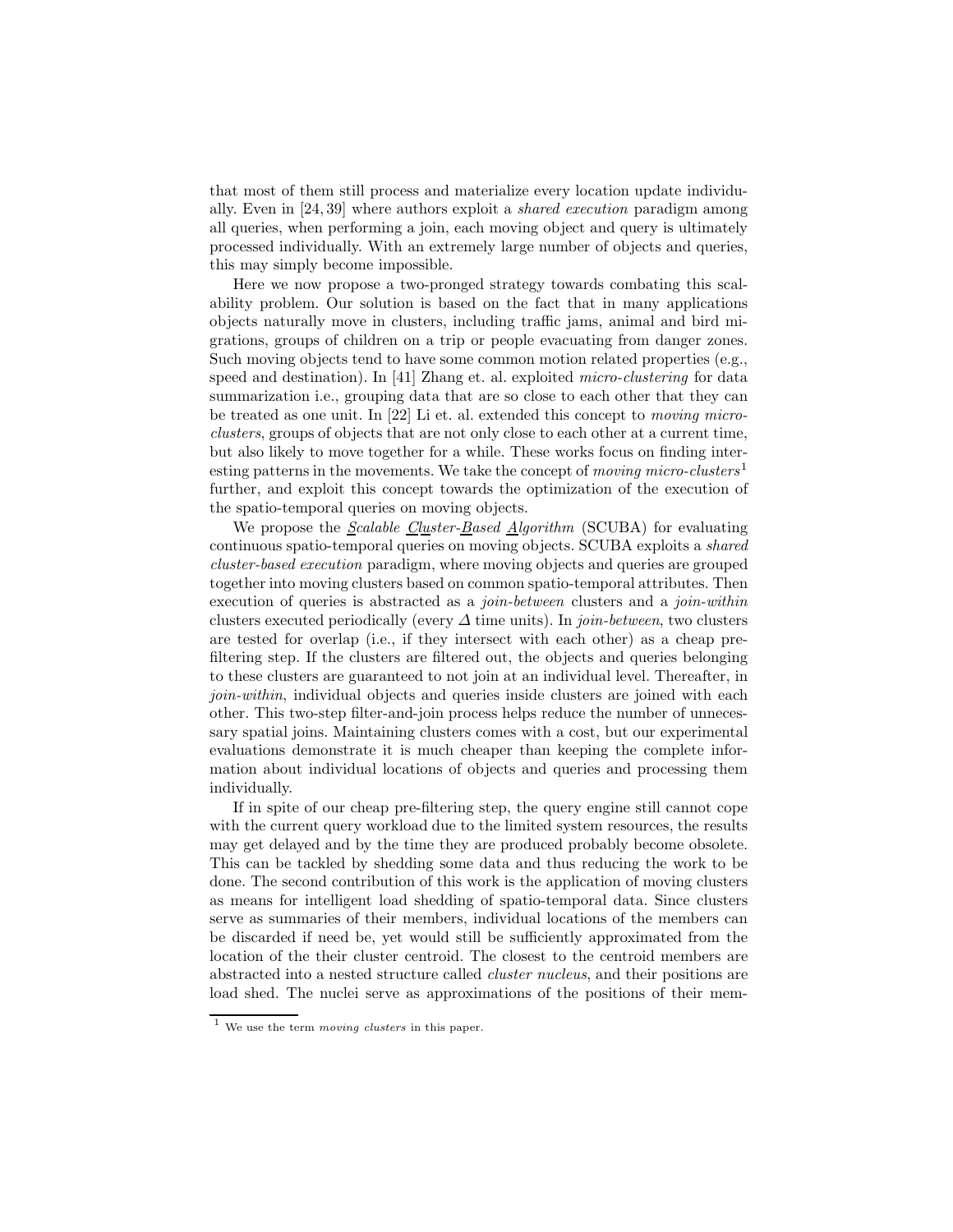bers in a compact form. To the best of our knowledge this is the first work that exploits moving clustering as means to perform intelligent load shedding of spatio-temporal data.

For simplicity, we present our work in the context of continuous spatiotemporal range queries. However, SCUBA is applicable to other types of spatiotemporal queries (e.g., knn queries, trajectory and aggregate queries). Since clusters themselves serve as summaries of the objects they contain (i.e., aggregate) based on objects' common properties. This can facilitate in answering some of the aggregate queries. For knn queries, moving clusters that are not intersecting with other moving clusters and contain at least k members can be assumed to contain nearest members of the query object.

The contributions of this paper are the following:

- 1. We describe the incremental cluster formation technique that efficiently forms clusters at run-time. Our approach assures longevity and quality of the motion clusters by utilizing two key thresholds, namely distance threshold  $\Theta_D$  and speed threshold  $\Theta_S$ .
- 2. We propose SCUBA a first of its kind cluster-based algorithm utilizing dynamic clusters for optimizing evaluation of spatio-temporal queries. We show how the cluster-based execution with the two-step filtering approach reduces the number of unnecessary joins and improves query execution on moving objects.
- 3. We describe how moving clusters can naturally be applied as means for intelligent load shedding of spatio-temporal data. This approach avoids performance degradation with minimal harm to result quality.
- 4. We provide experimental evidence on real datasets that SCUBA improves the performance when evaluating spatio-temporal queries on moving objects. The experiments evaluate the efficiency of incremental cluster formation algorithm, query execution and load shedding.

The rest of the paper is organized as follows: Section 2 is background on the motion model. The essential features of moving clusters are described in Section 3. Section 4 introduces join algorithm using moving clusters. Moving clusterdriven load shedding is presented in Section 5. Section 6 describes experimental evaluation. Section 7 discusses related work, while Section 8 concludes the paper.

## 2 Background on the Motion Model

We employ a similar motion model as in [22, 34], where moving objects are assumed to move in a piecewise linear manner in a road network (Fig. 1). Their movements are constrained by roads, which are connected by *network nodes*, also known as *connection nodes*<sup>2</sup>.

We assume moving objects' location updates arrive via data streams and have the following form  $(o. OID, o. Loc_t, o.t., o. Speed, o. CNLoc, o. Attrs)$ , where o. OID is the id of the moving object, o. Loc<sub>t</sub> is the position of the moving object,

<sup>&</sup>lt;sup>2</sup> Our solution relies on the fact that objects have common spatio-temporal properties independent of whether objects move in the network or not, and is applicable to both constrained and unconstrained moving objects.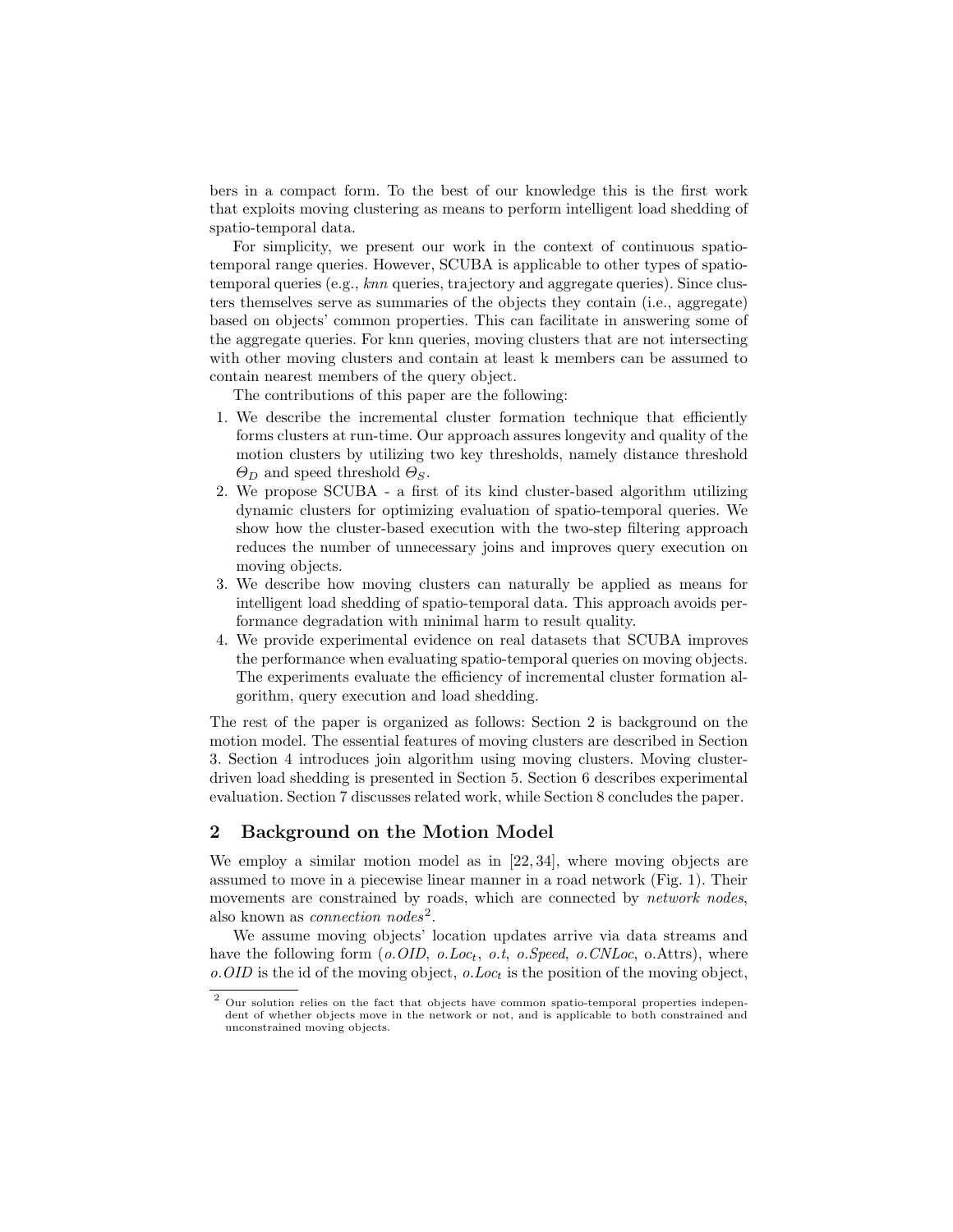o.t is the time of the update, o. Speed is the current speed, and o. CNLoc is the position of the connection node in the road network that next be reached by the moving object (its current destination). We assume that an *CNLoc* of the object doesn't change before the object reaches this connection node, i.e., the network is stable.  $o.Attrs$  is a set of attributes describing the object (e.g., child, red car).

A continuously running query is represented in a similar form  $(q. QID, q. Loc<sub>t</sub>)$ , q.t, q.Speed, q.CNLoc, q.Attrs). Unlike for the objects, q.Attrs represents a set of query-specific attributes (e.g., size of the range query)

## 3 Overall Moving Cluster Framework

#### 3.1 The Notion of Moving Clusters

A moving cluster (Fig. 2) abstracts a set of moving objects and moving queries. Examples include a group of cars travelling on a highway, or a herd of migrating animals. We group both moving objects and moving queries into moving clusters based on common spatio-temporal properties i.e., with the intuition that the grouped entities<sup>3</sup> travel closely together in time and space for some period. We consider the following attributes when grouping moving objects and queries into clusters:  $(1)$  speed,  $(2)$  direction of the movement (e.g., connection node on the road network), (3) relative spatial distance, and (4) time of when in that location. Moving objects and queries that don't satisfy conditions of any other existing clusters form their own clusters, single-member moving clusters. As objects and queries can enter or leave a moving cluster at any time, the properties of the cluster are adjusted accordingly (Section 3.2).



Fig. 1. Road Network Representation

Fig. 2. Moving Cluster in SCUBA

A moving cluster m at time t is represented in the form  $(m.CID, m.Loc_t, m.n,$ m.OIDs, m.QIDs, m.AveSpeed, m.CNLoc, m.R, m.ExpTime), where m.CID is the moving cluster id,  $mLoc<sub>t</sub>$  is the location of the centroid of the cluster at time t, m.n is the number of moving objects and queries that belong to this cluster, m.OIDs and m.QIDs are the collections of id's and relative positions of the moving objects and queries respectively that belong to this moving cluster,  $m. AveSpeed$  is the average speed of the cluster,  $m. CNLoc$  is the cluster destination,  $m.R$  is the size of the radius, and  $m.ExpTime$  is the "expiration" time of the cluster (for instance, this may be the time when the cluster reaches the m.CNLoc travelling at  $m.AveSpeed$ ). The motivation behind the "expiration" time of the cluster is the fact that once a cluster reaches its m.CNLoc (which may represent

 $\overline{3}$  By entities we mean both moving objects and queries.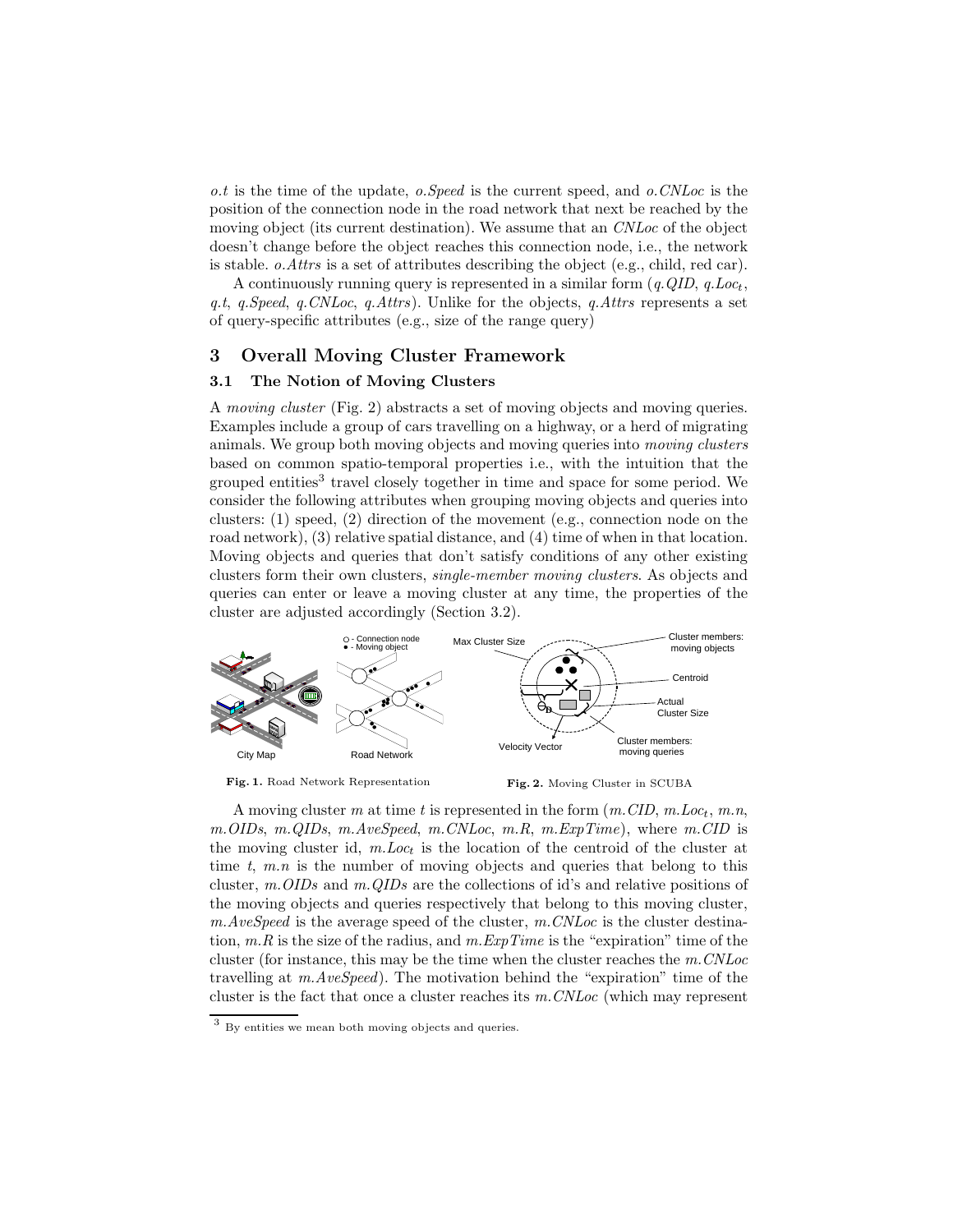a major road intersection) its members may change their spatio-temporal properties significantly (e.g., move in different directions) and thus no longer belong to the same cluster. Alternate options are possible here (e.g., splitting a moving cluster). We plan to explore this as a part of our future work.

Individual positions of moving objects and queries inside a cluster are represented in a relative form using polar coordinates (with the pole at the centroid of the cluster). For any location update point P its polar coordinates are  $(r, \theta)$ , where r is the radial distance from the centroid, and  $\theta$  is the the counterclockwise angle from the x-axis. As time progresses, the center of the cluster might shift, thus making it necessary to transform the relative coordinates of the cluster members. We maintain a transformation vector for each cluster that records the changes in position of the centroid between the periodic executions. We refrain from constantly updating the relative positions of the cluster members, as this info is not needed, unless a join-within is to be performed (Fig. 3).

We face the challenge that with time clusters may deteriorate [15]. To keep a competitive and high quality clustering (i.e., clusters with compact sizes), we set the following thresholds to limit the sizes and deterioration of the clusters as the time progresses: (1) distance threshold  $(\Theta_D)$  and (2) speed threshold  $(\Theta_S)$ . Distance threshold guarantees that the clustered entities are close to each other at the time of clustering, while the speed threshold assures that the entities will stay close to each other for some time in the future. The thresholds prevent dissimilar moving entities from being classified under the same cluster and ensure that good quality clusters will be formed.

Clusters are dissolved once they reach their destination points. So if the distance between the location where the cluster has been formed and its destination is short, the clustering approach might be quite expensive and not as worthwhile. The same reasoning applies if the average speed of the cluster is very fast and it thus reaches its destination point very quickly, then forming a cluster might not give very little, if any, advantages. In a typical real-life scenario though, moving objects can reach relatively high speeds on the larger roads (e.g., highways), where connection nodes would be far apart from each other. On the smaller roads, speed limit, and the proximity of other cars constrains the maximum speed the objects can develop, thus extending the time it takes for them to reach the connection nodes. These observations support our intuition that clustering is applicable to different speed scenarios for moving objects in every day life.

#### 3.2 Moving Cluster Formation

We adapt an incremental clustering algorithm, similar to the Leader-Follower clustering [8, 16], to create and maintain moving clusters in SCUBA. Incremental clustering allows us not to store all the location updates that are to be grouped into the clusters. So the space requirements are small compared to the non-incremental algorithms. Also once  $\Delta$  expires, SCUBA can immediately proceed with the query execution, without spending any time on re-clustering the entire data set. However, incremental clustering makes local one-at-a time decisions and its outcome is in part dependent on the arrival order of updates.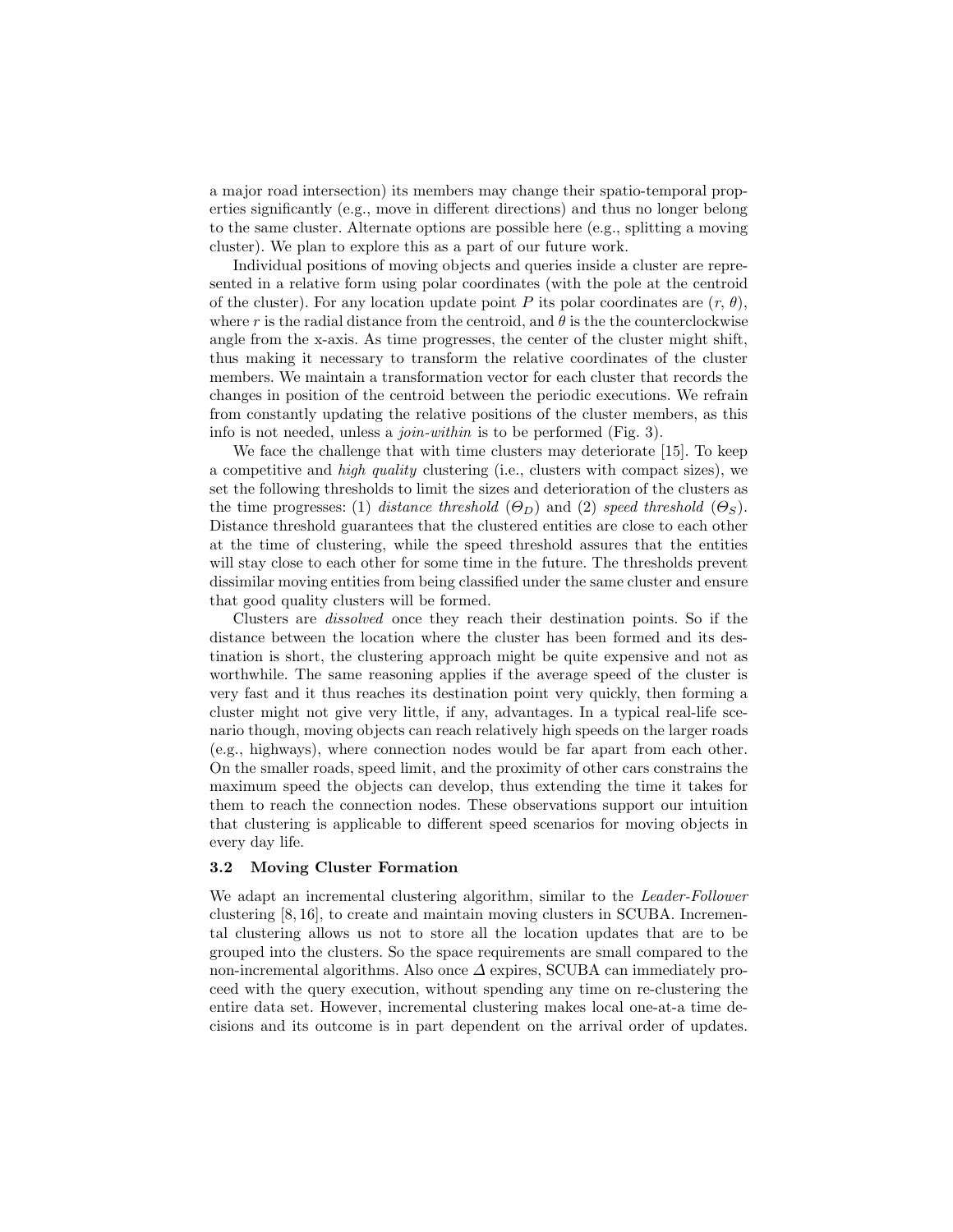We experimentally evaluate the tradeoff between the execution time and clustering quality when clustering location updates incrementally as updates arrive vs. non-incrementally when the entire data set is available (Sec. 6.4).

We now will illustrate using an example of a moving object how moving entities get clustered. A spatial grid index (we will refer to it as  $ClusterGrid$ ) is used to optimize the process of clustering. When a location update from the moving object  $\rho$  arrives, the following five steps determine the moving cluster it belongs to:

 $\overline{\textbf{Step 1:}}$  Use moving object's position to probe the spatial grid index  $ClusterGrid$  to find the moving clusters  $(S_c)$  in the proximity of the current location (i.e., clusters that the object can potentially join).

**Step 2:** If there are no clusters in the grid cell  $(S_c = \emptyset)$ , then the object forms its own cluster, with the centroid at the current location of the object, and the radius  $= 0$ ;

———————————————————————————————————————————— Step 3: If otherwise, there are clusters that the object can potentially join, we iterate through the list of the clusters  $S_c$  and for each moving cluster  $m_i \in S_c$  check the following properties:

- 1. Is the moving object moving in the same direction as the cluster  $m_i$
- $(o.CNLoc == m_i.CNLoc)$ ?<br>2. Is the distance between the centroid of the cluster and the location update less than the distance
- threshold, that is  $|o.Loc_t m_i.Loc_t| \leq \Theta_D$ ?<br>3. Is the speed of the moving object less than the speed threshold, that is  $|o.Speed - m_i.AveSpeed| \leq \Theta_S$ ?

**Step 4:** If the moving object *o* satisfies all three conditions in Step 3, then the moving cluster  $m_i$ absorbs o, and adjusts its properties based on o's attributes. The cluster centroid position is adjusted by considering the new relative position of object o. The average speed gets recomputed. If the distance between the object  $o$  and the cluster centroid is greater than the current radius, the radius is increased. Finally, the count of the cluster members is incremented.

 $\mathbf{Step~5:}$  If  $o$  cannot join any existing cluster (from Step 4),  $o$  forms its own moving cluster.

———————————————————————————————————————————— Critical situations (e.g., each moving cluster contains one object or one big moving cluster contains all moving objects) are rare to happen. If such situation does in fact occur, then our solution can default to any other state-of-the-art moving objects processing technique without any savings offered by our solution.

## 4 Join Algorithm Using Moving Clusters

In this section, we describe the joining methods utilized by SCUBA to minimize the cost of execution of spatio-temporal queries. The main idea is to group similar objects as well as queries into moving clusters, and then the evaluation of a set of spatio-temporal queries is abstracted as a spatial join, first between the moving clusters (which serves as a filtering step) and then within the moving clusters (Fig. 3). To illustrate the idea, traditionally each individual query is evaluated separately. In the shared execution paradigm the problem of evaluating numerous spatio-temporal queries is abstracted as s spatial join between the set of moving objects and queries [39]. While a shared plan allows processing with only one scan, however objects and queries are still joined individually. With large numbers of objects and queries, this may still create a bottleneck in performance and may cause us to potentially run out of memory. The shared cluster-based execution groups moving entities into moving clusters and a spatial join is performed on all moving clusters. Only if two clusters overlap, we have to go to the individual object/query level of processing, or automatically assume that objects and queries within those clusters produce join results (Fig. 4).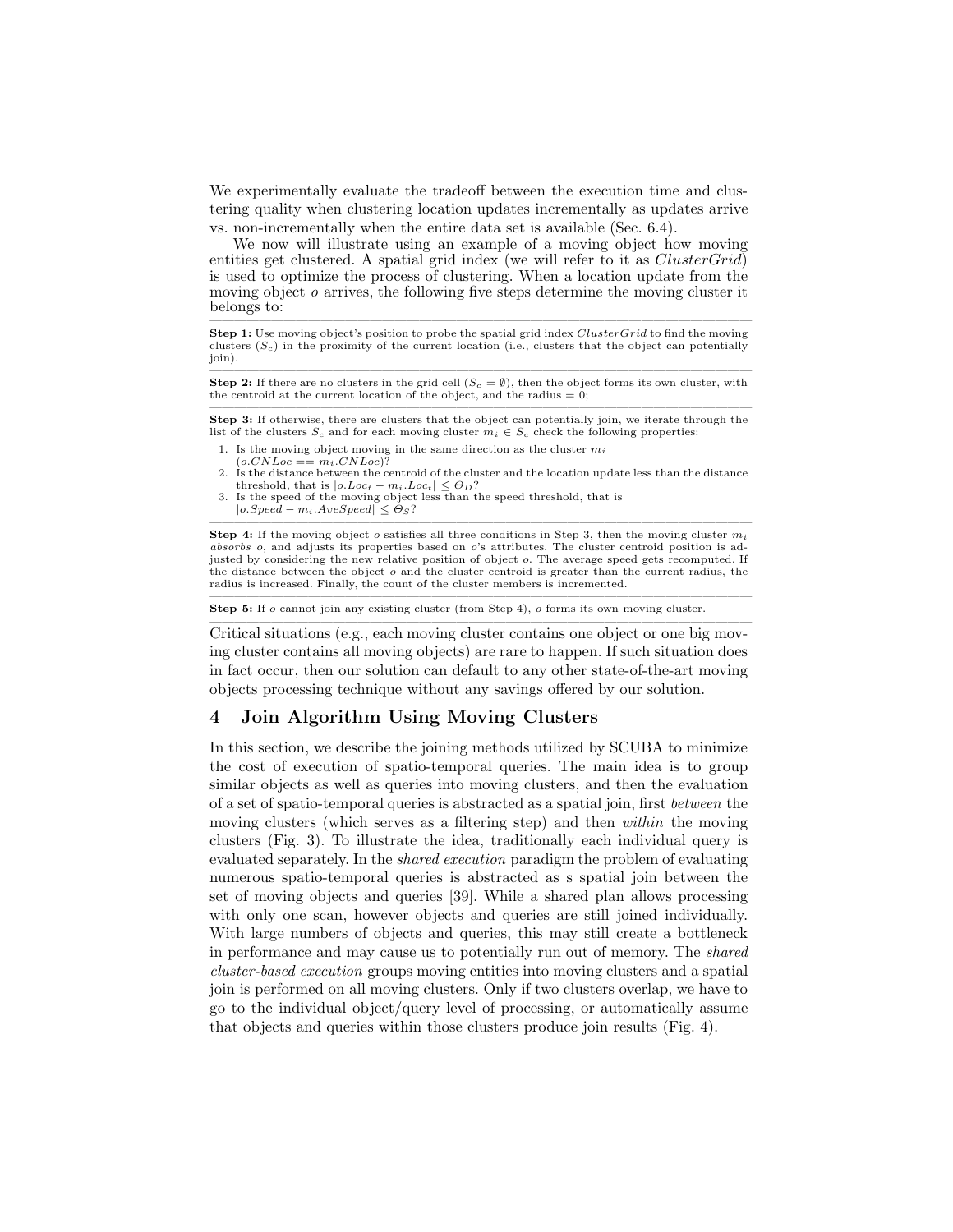

In the course of execution, SCUBA maintains five in-memory data structures (Fig. 5): (1) ObjectsTable, (2) QueriesTable (3) ClusterHome, (4) ClusterStorage, and (5) ClusterGrid.

ObjectsTable stores the information about objects and their attributes. An object entry in the *ObjectsTable* has the form  $(o. OID, o. Attrs)$ , where  $o. OID$ is the object id and o.Attrs is the list of attributes that describe the object. Similarly, *QueriesTable* stores the information about queries, and has the form  $(q.QID, q.Attrs)$  where q. $QID$  is the query id, and the q. $Attrs$  is the list of query attributes. ClusterHome is a hash table that keeps track of the current relationships between objects, queries and their corresponding clusters. A moving object/query can belong to only one cluster at a time  $t$ . An entry in the ClusterHome table is of the following form  $(ID, type, CID),$  where  $ID$  is the id of a moving entity, type indicates whether it's an object or a query, and the CID is the id of the cluster that this moving entity belongs to. ClusterStorage table stores the information (e.g., centroid, radius, member count, etc.) about moving clusters. ClusterGrid is a spatial grid table dividing the data space into  $N \times N$ grid cells. For each grid cell, ClusterGrid maintains a list of cluster ids of moving clusters that overlap with that cell.

### 4.2 The SCUBA Algorithm

SCUBA execution has three phases: (1) *cluster pre-join maintenance*, (2) *cluster*based joining, and (3) cluster post-join maintenance as depicted in Fig. 6. The cluster pre-join maintenance phase is continuously running where it receives incoming information from moving objects and queries and applies in-memory

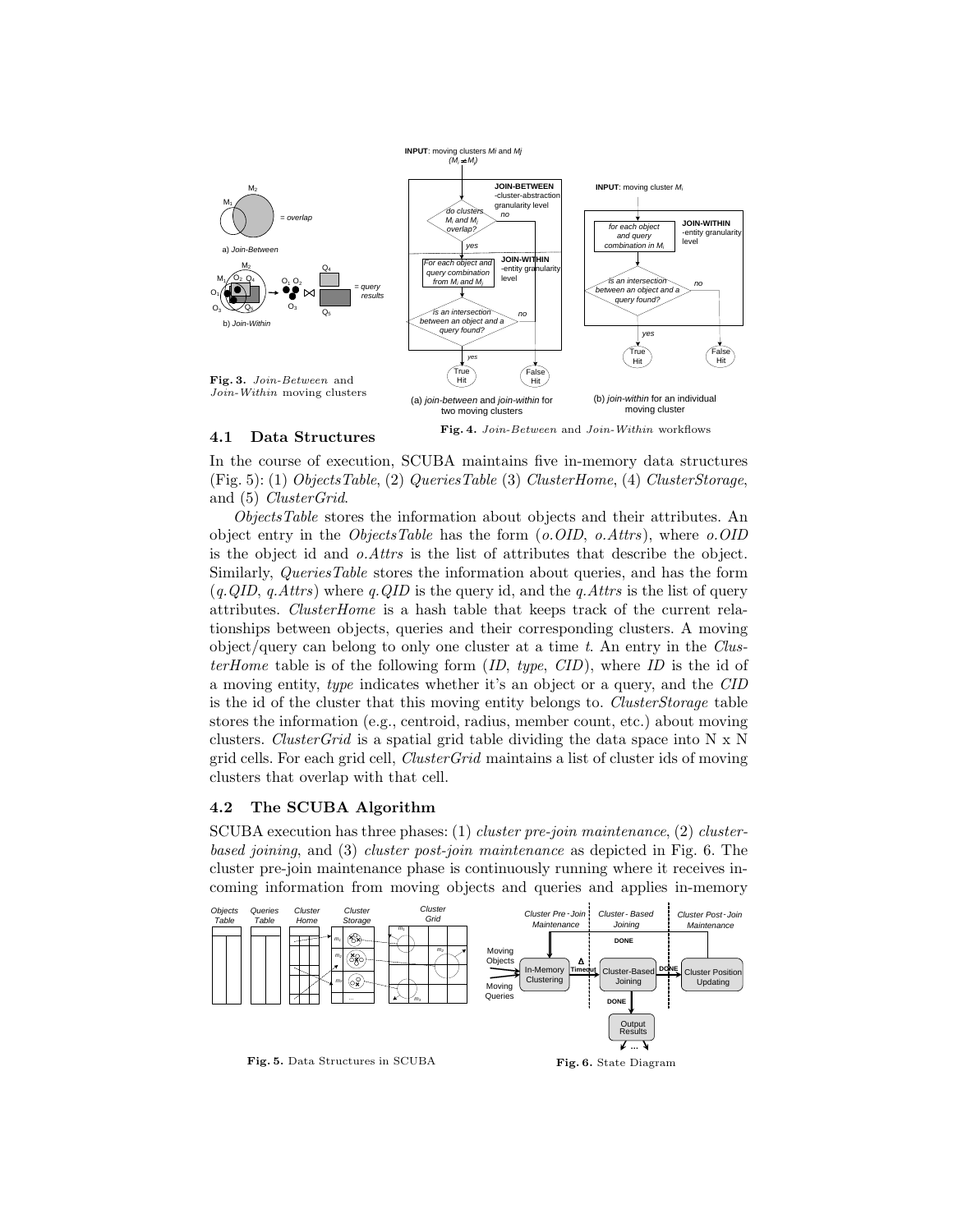Algorithm 1  $SCUBA()$ 

|                | 1: loop                                                                    |
|----------------|----------------------------------------------------------------------------|
| 2:             | //*** CLUSTER PRE-JOIN MAINTENANCE PHASE ***                               |
| 3:             | $T_{start}$ = current time //initialize the execution interval start time  |
| 4:             | while (current time - $T_{start}$ ) $\lt \Delta$ do                        |
| 5:             | if new location update arrived then                                        |
| 6:             | Cluster moving object o/query q //procedure described in Section 3.2       |
|                | // $\Delta$ expires. Begin evaluation of queries                           |
| 7:             | //*** CLUSTER-BASED JOINING PHASE ***                                      |
| 8:             | for $c = 0$ to MAX GRID CELL do                                            |
| 9:             | for every moving cluster $m_L \in G_c$ do                                  |
| 10:            | for every moving cluster $m_R \in G_c$ do                                  |
| 11:            | //if the same cluster, do only join-within                                 |
| 12:            | if $(m_L == m_R)$ then                                                     |
| 13:            | //do within-join only if the cluster contains members of different types   |
| 14:            | if $((mL.OIDs > 0)$ && $(mL.QIDs > 0))$ then                               |
| 15:            | Call $DoWithinClusterJoin(m_L, m_L)$                                       |
| 16:            | else                                                                       |
| 17:            | $// do between-join only if 2 clusters contain members of different types$ |
| 18:            | if $((m_L.\text{OIDS} > 0) \& (m_R.\text{QIDS} > 0))$                      |
|                | $((m_L, \text{QIDS} > 0) \&\& (m_R, \text{OIDS} > 0))$ then                |
| 19:            | if $DoBetweenClusterJoin(m_L, m_R) == TRUE$ then                           |
| <b>20:</b>     | Call $Do With in ClusterJoin(m_L, m_R)$                                    |
| $^{21:}_{22:}$ | Send new query answers to users                                            |
|                | //*** CLUSTER POST-JOIN MAINTENANCE PHASE ***                              |
| 23:            | Call $PostJoinClustersMaintenate()$ //do some cluster maintenance          |
|                |                                                                            |

Algorithm 2 DoBetweenClusterJoin(Cluster  $m_L$ , Cluster  $m_R$ )

1: //Check if two circular clusters  $m_L$  and  $m_R$  overlap 2: if  $((m_L.Loc_t.x - m_R.Loc_t.x)^2 + (m_L. Loc_t.y - m_R. Loc_t.y)^2) < (m_L.R - m_R.R)^2$  then 3: return TRUE; //the clusters overlap  $rac{4}{5}$ : else<br> $rac{5}{5}$ : re 5: return FALSE; //the clusters don't overlap

clustering. In this phase, depending on the incoming location updates, new clusters may be formed, "empty" clusters may be dissolved, and existing clusters may be expanded. The cluster-based joining phase is activated every  $\Delta$  time units where join-between and join-within moving clusters is executed. The cluster post-join phase is started by the end of the joining phase to perform a cluster maintenance for the next query evaluation time.

Algorithm 1 shows the pseudo code for SCUBA execution. For each execution interval, SCUBA first initializes the interval start time (Step 3). Before  $\Delta$  time interval expires, SCUBA receives the incoming location updates from moving objects and queries and incrementally updates existing moving clusters or creates new ones (Step 6).

When  $\Delta$  time interval expires (location updating is done), SCUBA starts the query execution (Step 8) by performing *join-between* clusters and *join-within* clusters. If two clusters are of the same type (all objects, or all queries), they are not considered for the *join-between*. Similarly, if all of the members of the cluster are of the same type, no join-within is performed. The join-between checks if the circular regions of the two clusters overlap (Algorithm 2), and *join-within* performs a spatial join between the objects and queries of the two clusters (Algorithm 3). If join-between does not result in intersection, join-within is skipped.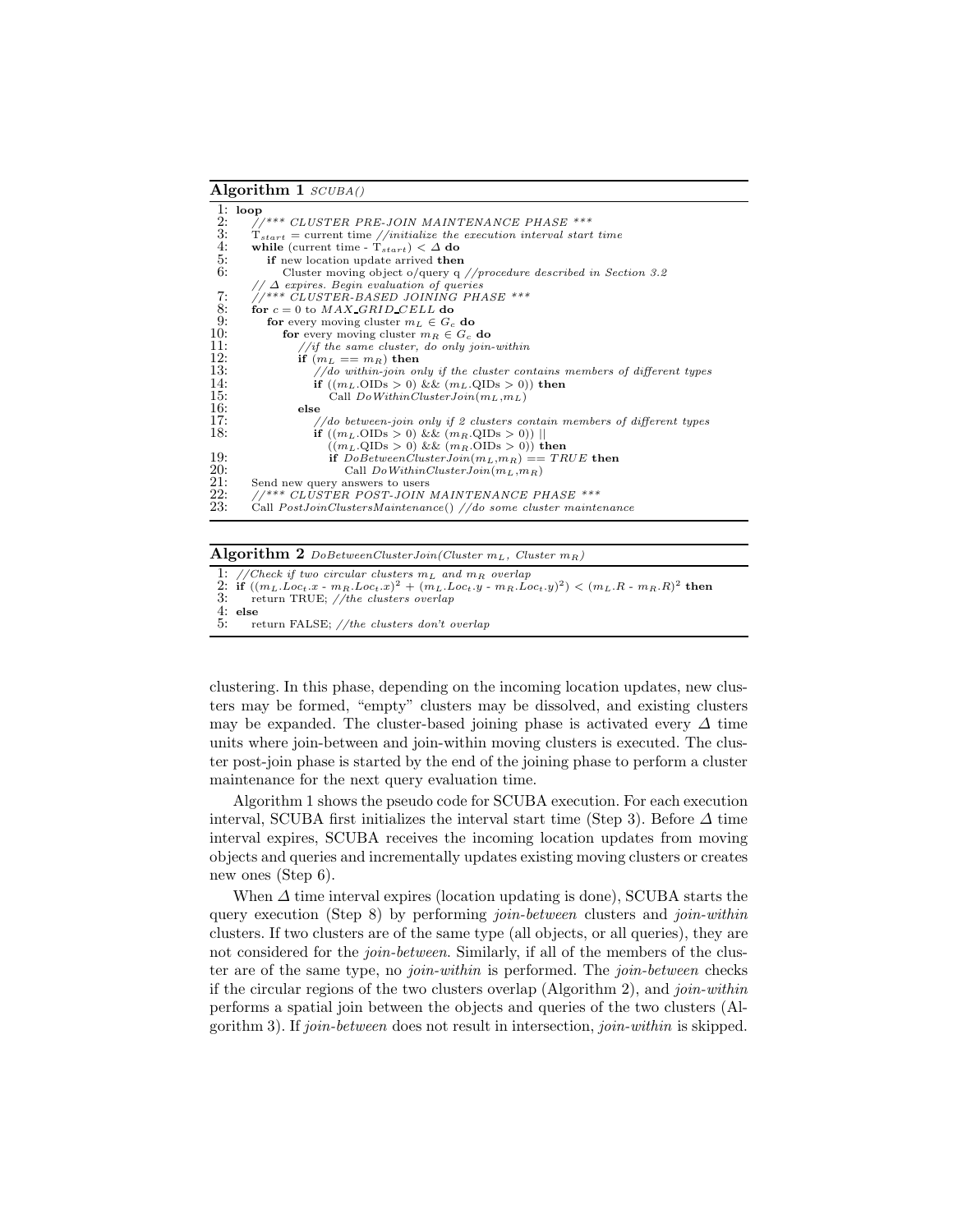Algorithm 3 DoWithinClusterJoin(Cluster  $m_L$ , Cluster  $m_R$ )

|             | 1: $R = \emptyset$ ; //set of results                                             |
|-------------|-----------------------------------------------------------------------------------|
|             | 2: $S_q =$ Set of queries from $m_L \cup m_R$ //query members from both clusters  |
|             | 3: $S_o$ = Set of objects from $m_L \cup m_R$ //object members from both clusters |
|             | $// join moving objects with queries from both clusters$                          |
|             | 4: for every moving object $o_i \in S_o$ do                                       |
| 5:          | for every moving query $q_i \in S_a$ do                                           |
| $rac{6}{7}$ | spatial join between object $o_i$ with query $q_i$ ( $o_i \bowtie q_i$ )          |
|             | $S_r$ = Set of queries from joining $o_i$ with queries in $S_q$                   |
| 8:          | for each $Q \in S_q$ do                                                           |
| 9:          | add $(Q, o_i)$ to R                                                               |
|             | 10: return $R$ :                                                                  |
|             |                                                                                   |

After the joining phase, cluster maintenance is performed (Step 23). Due to space limitations, we don't include the pseudo-code for  $PostJoinCluster8Mainte$ nance(). The operations performed during post-join cluster maintenance include dissolving "expiring" clusters and re-locating the "non-expiring" clusters (in the ClusterGrid) based on their velocity vectors for the next execution interval time (i.e.,  $T + \Delta$ ). If at time  $T + \Delta$  the cluster passes its destination node, the cluster gets dissolved.

Example. Fig. 7 gives an illustrative example for the SCUBA algorithm. There are two moving clusters  $M_1$  and  $M_2$  (Fig. 7a).  $M_1$  contains four moving objects  $(O_1,O_2,O_3,O_5)$  and no moving queries.  $M_2$  contains one moving object  $(O_4)$  and two moving queries  $(Q_1,Q_2)$ . New moving object  $O_6$  and a new moving query  $Q_3$  send their location updates (Fig. 7b).  $Q_3$  has common attributes with moving cluster  $M_1$  and  $O_6$  has common attributes with  $M_2$ . Thus  $M_1$  adds query  $Q_3$  as its member (which causes its radius to expand).  $M_2$  adds object  $O_6$  as its member (no radius expansion here) (Fig. 7c). In Fig. 7d, we differentiate the members of the two clusters using color<sup>4</sup>. At time T the cluster joining phase begins (Fig. 7e). Join-between  $M_1$  and  $M_2$  returns a positive overlap. Thus the join-within the two clusters must be performed which produces a result  $(Q_2, Q_3)$ . Join-within for the cluster  $M_1$  returns a result  $(Q_3, Q_5)$ . After the cluster joining phase, the maintenance on the clusters is performed (Fig. 7f). Based on the velocity vectors, SCUBA calculates the positions of the clusters at the next joining time  $(T+\Delta)$ . Since  $M_1$  still hasn't reached its destination node at time  $T+\Delta$ , it is not dissolved, but moved to its expected position based on the velocity vector.  $M_2$  will pass its destination at the next join time. It will be dissolved at this stage.

## 5 Load Shedding using Moving Clusters

Load shedding is not a new idea. It has been well explored in networking [18], multimedia [6], and streaming databases [2, 36, 35]. Typically, there are two fundamental approaches distinguishing which data tuples to load shed, namely random tuples or semantically less important ones [36]. Thereafter, most works thus far primarily focus on the easy case, namely random drops, treating all tuples equally in terms of value to users [28, 35]. We instead here follow the idea of

<sup>4</sup> We do it for visibility purpose for the reader. No such step is executed in SCUBA.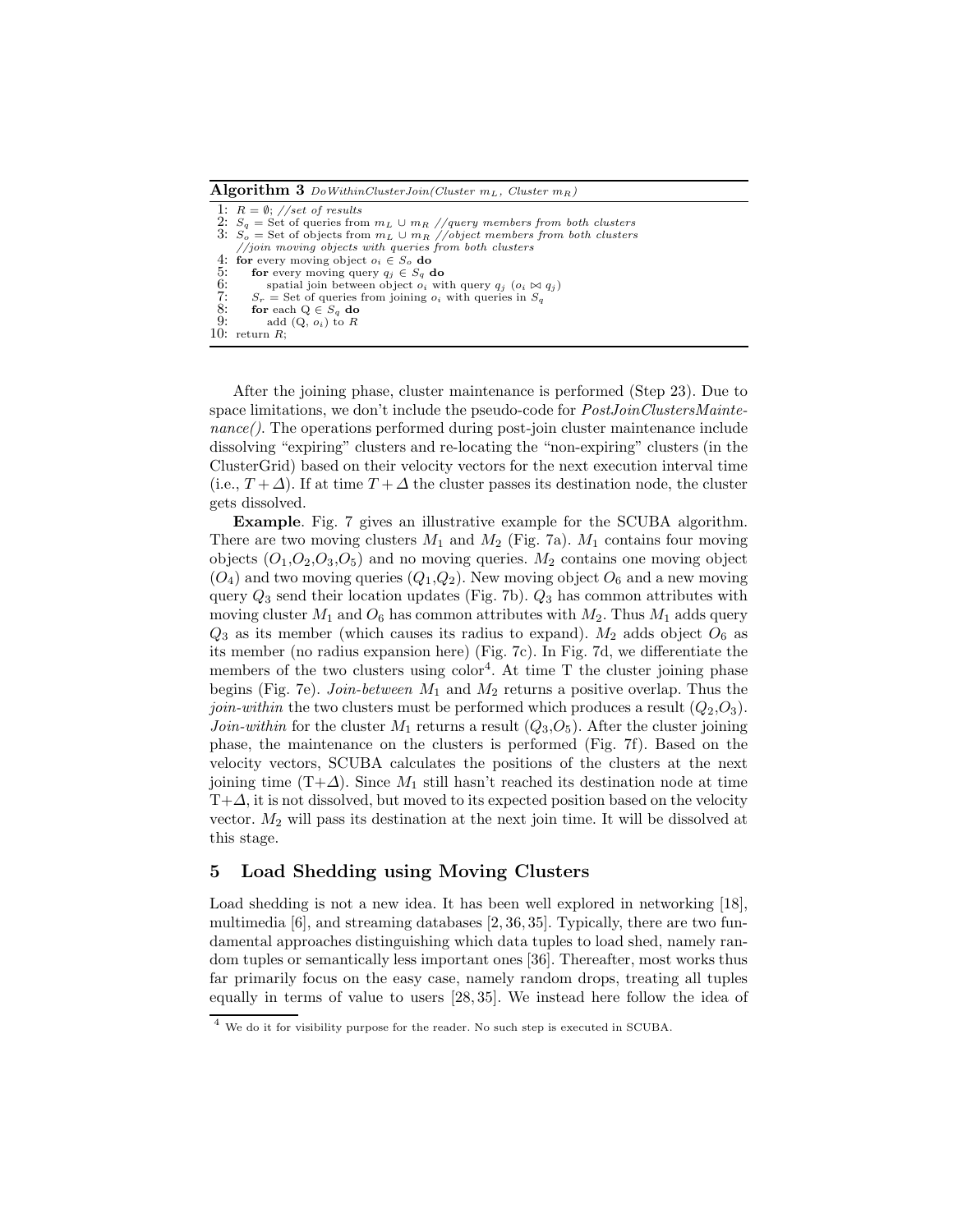

Fig. 7. SCUBA execution example

semantic load-shedding, however now as applied to the spatio-temporal context. That is, our proposal is to use moving clusters to identify and thus subsequently discard the less important data first (i.e., the data that would cause the minimal loss in accuracy of the answer). Specifically, we consider for this purpose relative positions of the cluster members with respect to their centroids.

Depending on the system load and the accuracy requirements, SCUBA employs the following methods for handling cluster members (Fig. 8). Namely, all cluster members' relative positions are maintained (i.e., no load shedding) (Fig. 8a), none of the individual positions are maintained (i.e., full load shedding) (Fig. 8b), or a subset of relative positions of the cluster members are maintained (partial load shedding) (Fig. 8c). The members near the center are abstracted into a structure inside a cluster called nucleus, a circular region that approximates the positions of the cluster members near the centroid of the cluster. The size of the nucleus is determined by its radius threshold,  $\Theta_N$  parameter where  $(0 \leq \Theta_N \leq \Theta_D)$ . The larger the value of  $\Theta_N$ , the more data is load shed.

If the system is about to run out of memory, SCUBA begins load shedding of cluster member positions and uses a nucleus to approximate their positions. If memory requirements are still high, then SCUBA load sheds positions of all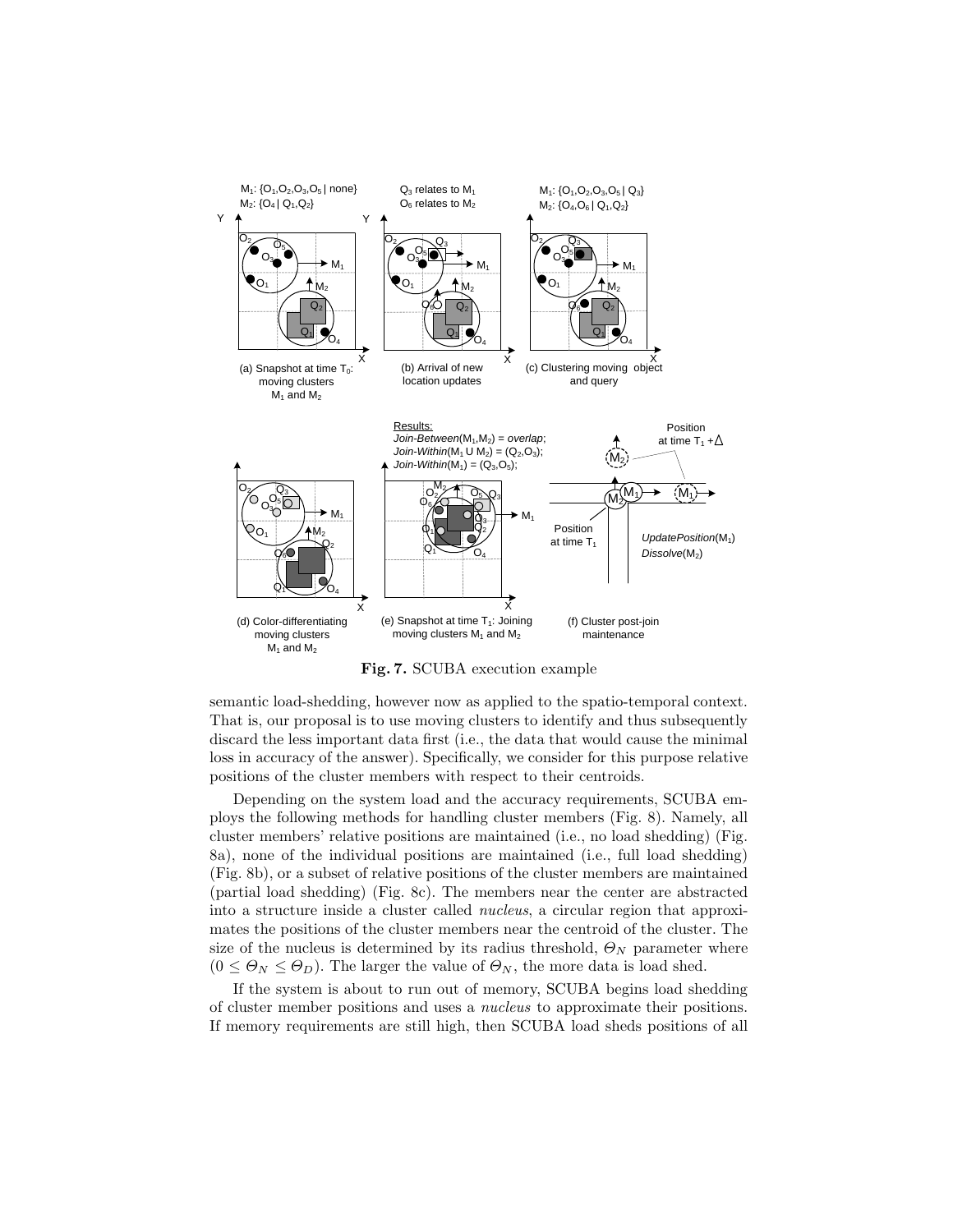

Fig. 8. Moving cluster-driven load shedding

cluster members. In this case the cluster is the sole representation of the movement of the objects and queries that belong to it. Such abstraction of cluster members positions by nucleus/cluster corresponds to a tradeoff between accuracy and performance. The accuracy depends on how compact the clusters are. The larger the size of the clusters, the more false positives we might get for answers when performing the join-between. If individual positions are load shed, then when two clusters intersect (in join-between), we assume that the objects from the clusters satisfy the queries from both clusters. Making the size of the clusters compact will give more accurate answers, but also will increase the overall number of clusters, hence the join time. Increasing the size of clusters would make the processing faster, but with less accurate results. In Section 6.6 we evaluate all three schemes (i.e., no load shedding, full load shedding, and partial load shedding) in terms of its impact on performance and accuracy.

## 6 Experimental Evaluation

In this section, we compare SCUBA with a traditional grid-based spatio-temporal range algorithm<sup>5</sup>, where objects and queries are hashed based on their locations into an index, say a grid. Then a cell-by-cell join between moving objects and queries is performed. Grid-based execution approach is a common choice for spatio-temporal query execution [9, 24, 27, 39, 29]. In all experiments queries are evaluated periodically (every  $\Delta$  time units).

## 6.1 Experimental Settings

We have implemented SCUBA inside our stream processing system CAPE [31]. Moving objects and queries generated by the Network-Based Generator of Moving Objects [5] are used as data. The input to the generator is the road map of Worcester, USA. All the experiments were performed on Red Hat Linux (3.2.3- 24) with Intel(R) XEON(TM) CPU 2.40GHz and 2GB RAM. Unless mentioned otherwise, the following parameters are used in the experiments. The set of objects consists of 10,000 objects and 10,000 spatio-temporal range queries. Each evaluation interval, 100% of objects and queries send their location updates every time unit. No load shedding is performed, unless noted otherwise. For the ClusterGrid table we chose a  $100x100$  grid size.  $\Delta$  is set to 2 time units. The

 $5$  For simplicity, we will refer to it as *regular execution* or *regular operator*.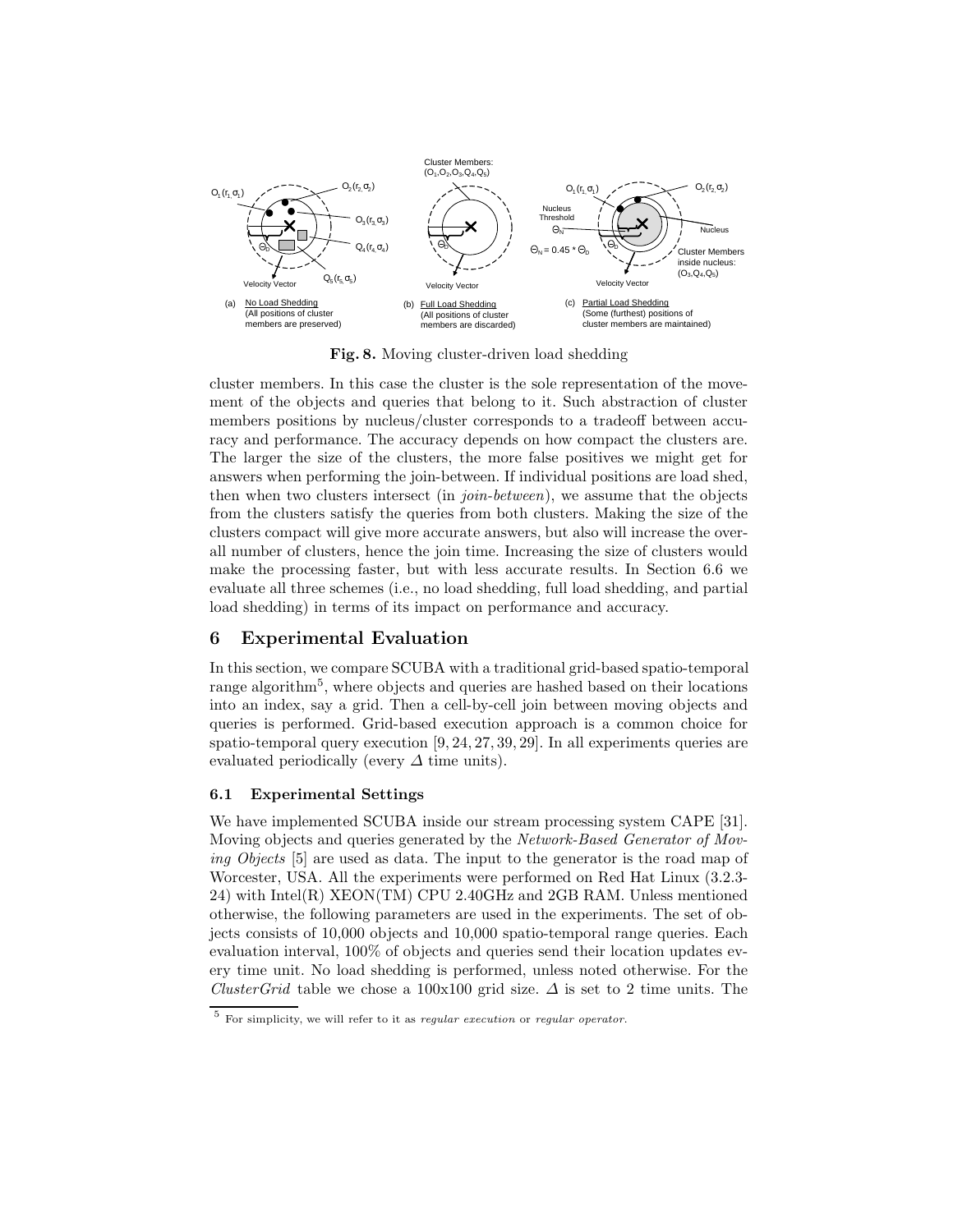

Fig. 9. Varying grid size

distance threshold  $\Theta_D$  equals 100 spatial units, and the speed threshold  $\Theta_S$  is set to 10 (spatial units/time units).

## 6.2 Varying Grid Cell Size

In this section, we compare the performance and memory consumption of SCUBA and the regular grid-based algorithm when varying the grid cell size. Fig. 9 varies the granularity of the grid (on x-axis). Since the coverage area (the city of Worcester) is constant, by increasing/decreasing the cell count in each dimension  $(x-$  and y-), we control the sizes of the grid cells. So in the  $50x50$  grid the size of a grid cell is larger than in the 150x150 grid. The larger the count of the grid cells, the smaller they are in size and vice versa.

From Fig. 9a, the join time decreases for the regular operator when decreasing the grid cell size. The reason for that is that smaller cells contain fewer objects and queries. Hence, fewer comparisons (joins) need to be made. But the fine granularity of the grid comes at a price of higher memory consumption, because of the large number of grid cells, each containing individual location updates of objects and queries.

The join time for SCUBA slightly goes up as the grid cell sizes become smaller. But the change is minimal, because the cluster sizes are compact and even as the granularity of the cells is increasing, the size of grid cells is frequently larger than the size of clusters. So unless many clusters are on the borderline of the grid cells (overlapping with more than one cell), the performance of SCUBA is not "hurt" by the finer granularity of the grid. Moreover, only one entry per cluster (which aggregates several objects and queries) needs to be made in a grid cell vs. having an individual entry for each object and query. This provides significant memory savings when processing extremely large numbers of densely moving objects and queries.

## 6.3 Varying Skewness to Facilitate Clustering

Now we study the impact of the skew in the spatio-temporal attributes of moving objects and queries. By varying the cluster-related attributes causing objects and queries to be very dissimilar (no common attribute values) or very much alike (i.e., clusterable). This determines the number of clusters and the number of cluster members per cluster.

In Fig. 10, the skew factor on x-axis represents the average number of moving entities that have similar spatio-temporal properties, and thus could be grouped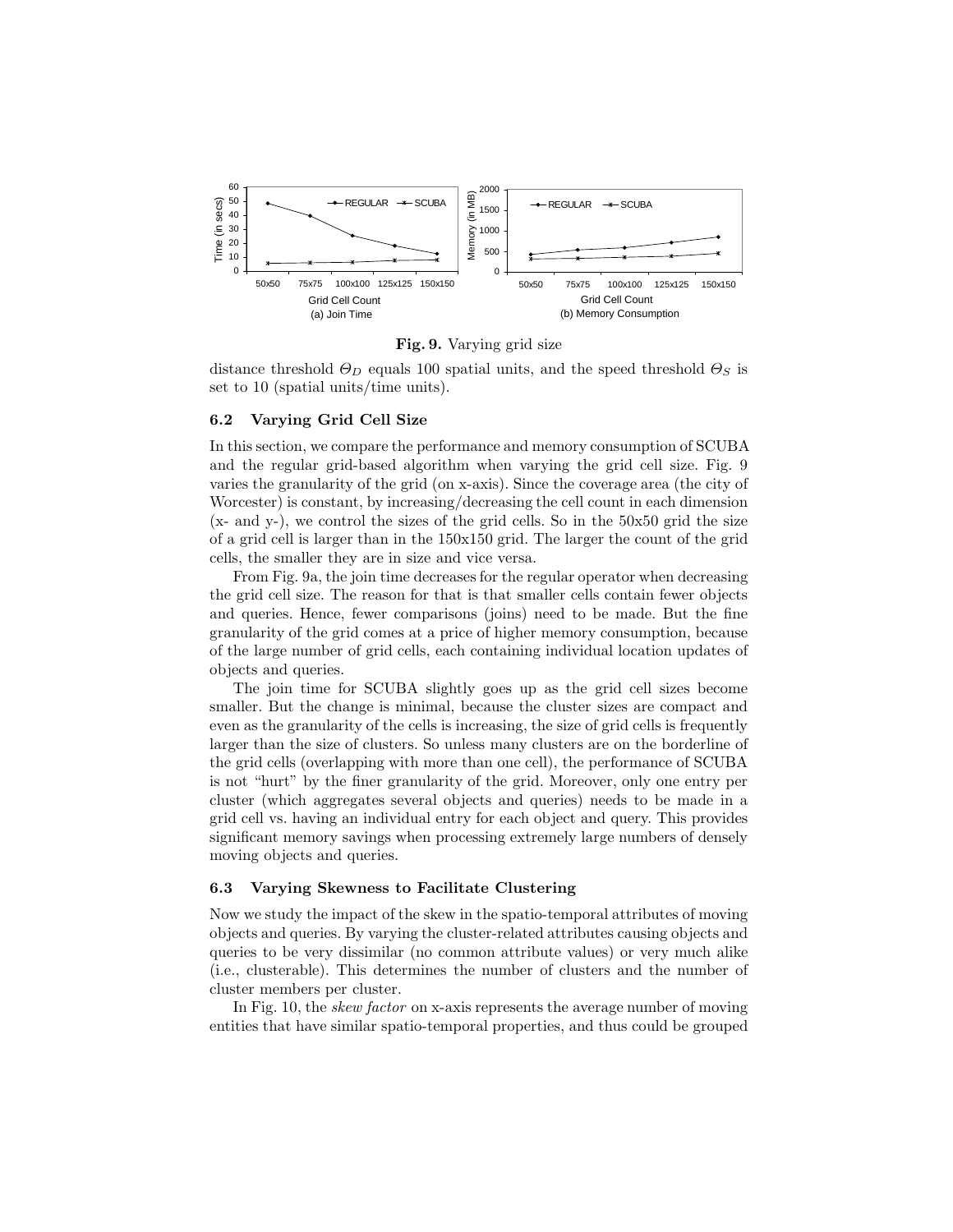

Fig. 10. Join time with skewing factor

into one cluster. For instance, when skew factor  $= 1$ , each object and query moves in a distinct way. Hence each forms its own cluster. When the skew factor  $= 200$ , every 200 objects/queries send their updates move in a similar way. Thus they typically may form a cluster. In Fig. 10, when not many objects and queries are clusterable, the SCUBA performance suffers due to the overhead of many single-member clusters. Thus more join-between clusters are performed as the number of clusters goes up. If many single member clusters spatially overlap, the join-within is performed as well. This increases the overall join time. In real life this scenario is highly unlikely as with a large number of moving objects the chance increases that common motion attributes for some duration of time are present (e.g., increase in traffic on the roads). As the skew factor increases (10-200), and more objects and queries are clusterable, the join time for SCUBA significantly decreases. The overall join time is several orders of magnitude faster compared to a regular grid-based approach when the skew factor equals 200, i.e., approximately 200 moving entities per cluster.

#### 6.4 Incremental vs. Non-incremental Clustering

In this section we study the tradeoff between the improved quality of the clusters which can be achieved when clustering is done non-incrementally (with all data points available at the same time) and the performance of SCUBA. As proposed, SCUBA clusters location updates incrementally upon their arrival. We wanted to investigate if clustering done offline (i.e., non-incrementally, when all the data points are available) and thus producing better quality clusters and facilitating a faster join-between the clusters outweighs the cost of non-incremental clustering. In particular, we focus on the join processing time, and how much improvement in join processing could be achieved with better quality clusters.

We implemented a K-means (a common clustering algorithm) extension to SCUBA for non-incremental clustering. The K-means algorithm expects the number of clusters specified in advance. We used a tracking counter for the number of unique destinations of objects and queries for a rough estimate of the number of clusters needed. Another disadvantage is that K-means needs several iterations over the dataset before it converges. With each iteration, the quality of clustering improves, but the clustering time increases. We varied the number of iterations from 1 to 10 in this experiment to observe the impact on quality of clusters achieved by increasing the number of iterations.

Fig. 11 presents the join times for SCUBA when clustering is done incrementally vs non-incrementally. The bars represent a combined cost of clustering time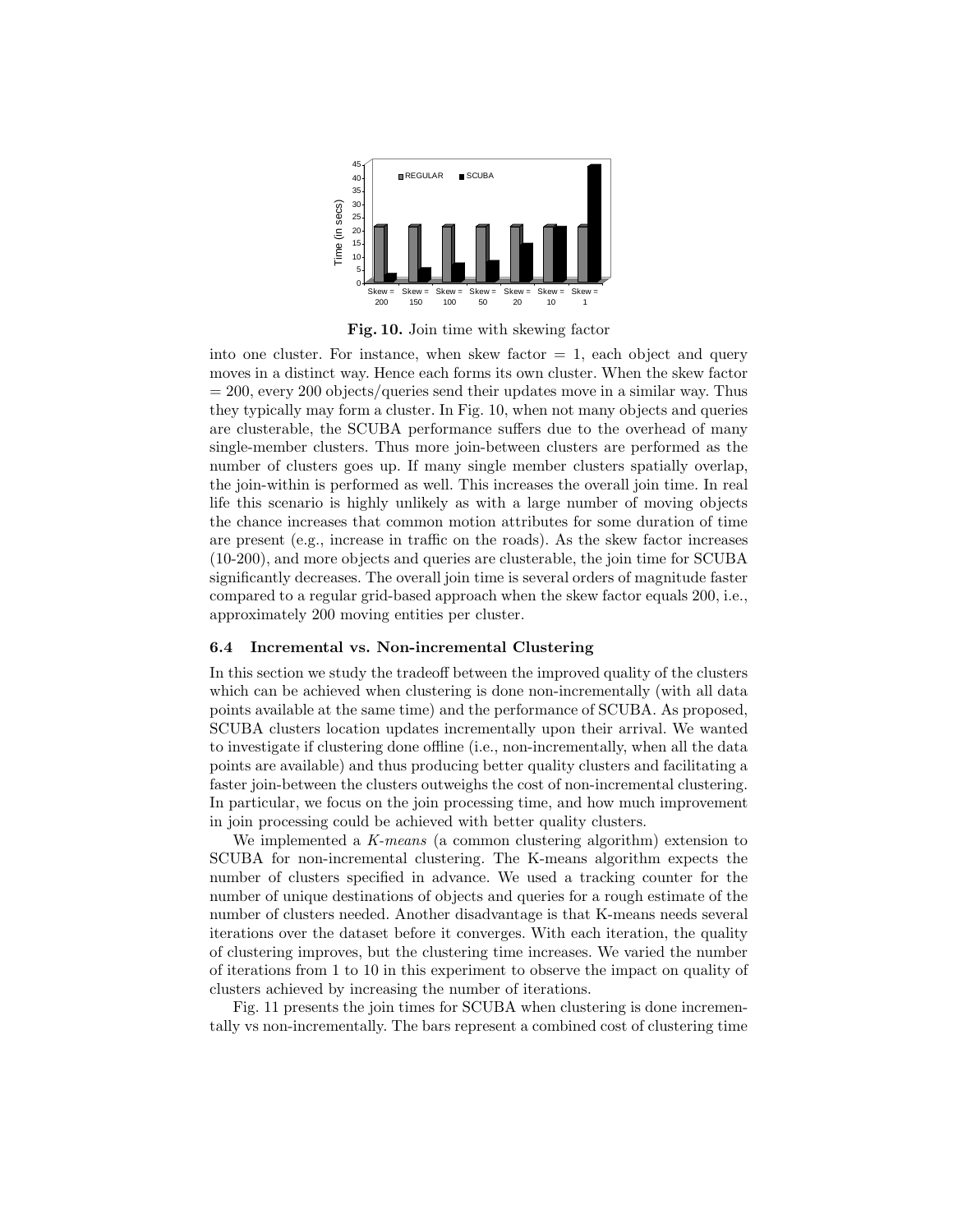

and join time. The time to perform incremental clustering is not portrayed as the join processing starts immediately when  $\Delta$  expires. In the offline clustering scenario, the clustering has to be done first before proceeding to the join. With the increased number of iterations (on x-axis), the quality of clusters improves resulting in faster join execution compared to the incremental case. However, the cost of waiting for the offline algorithm to finish the clustering outweighs the advantage of the faster join. When the number of iterations is 3 or greater, the clustering time in fact takes longer than the actual join processing. The larger the dataset the more expensive each iteration becomes. Offline clustering is not suitable for clustering large amounts of moving objects when there are constraints on execution time and memory space. Even with a reduced number of scans through the data set and improved join time, the advantage of having better quality clusters is not amortized due to the amount of time spent on offline clustering and larger memory requirements. This justifies the appropriateness of our incremental clustering as an efficient clustering solution.

## 6.5 Cluster Maintenance Cost

In this section, we compare the cluster maintenance cost with respect to join time in SCUBA and regular grid-based join time. Fig. 12 gives the cluster maintenance time when the number of clusters is varied. By cluster maintenance cost we mean the time it takes to pre- and post-process the clusters before and after the join is complete (i.e., form new clusters, expand existing clusters, calculate the future position of the cluster using its average speed, dissolve expired clusters, and re-insert clusters into the grid for the next evaluation interval).

For this experiment, we varied the skew factor to affect the average number of the clusters (the number of objects and queries stays the same). The x-axis represents the average number of clusters in the system. Fig. 12 shows that the cluster maintenance (which is an overhead for SCUBA) is relatively cheap. If we combine cluster maintenance with SCUBA join time to represent the overall join cost for SCUBA, it is still faster than the regular grid-based execution. Hence, even though maintaining clusters comes with a cost, it is superior over processing objects and queries individually.

## 6.6 Moving-Cluster-Driven Load Shedding

Here we evaluate the effect of moving cluster-based load shedding on the performance and accuracy in SCUBA. Figures 13a and 13b respectively represent the join processing times and accuracy measurements for SCUBA when load shedding positions of the cluster members. The x-axis represents the percent of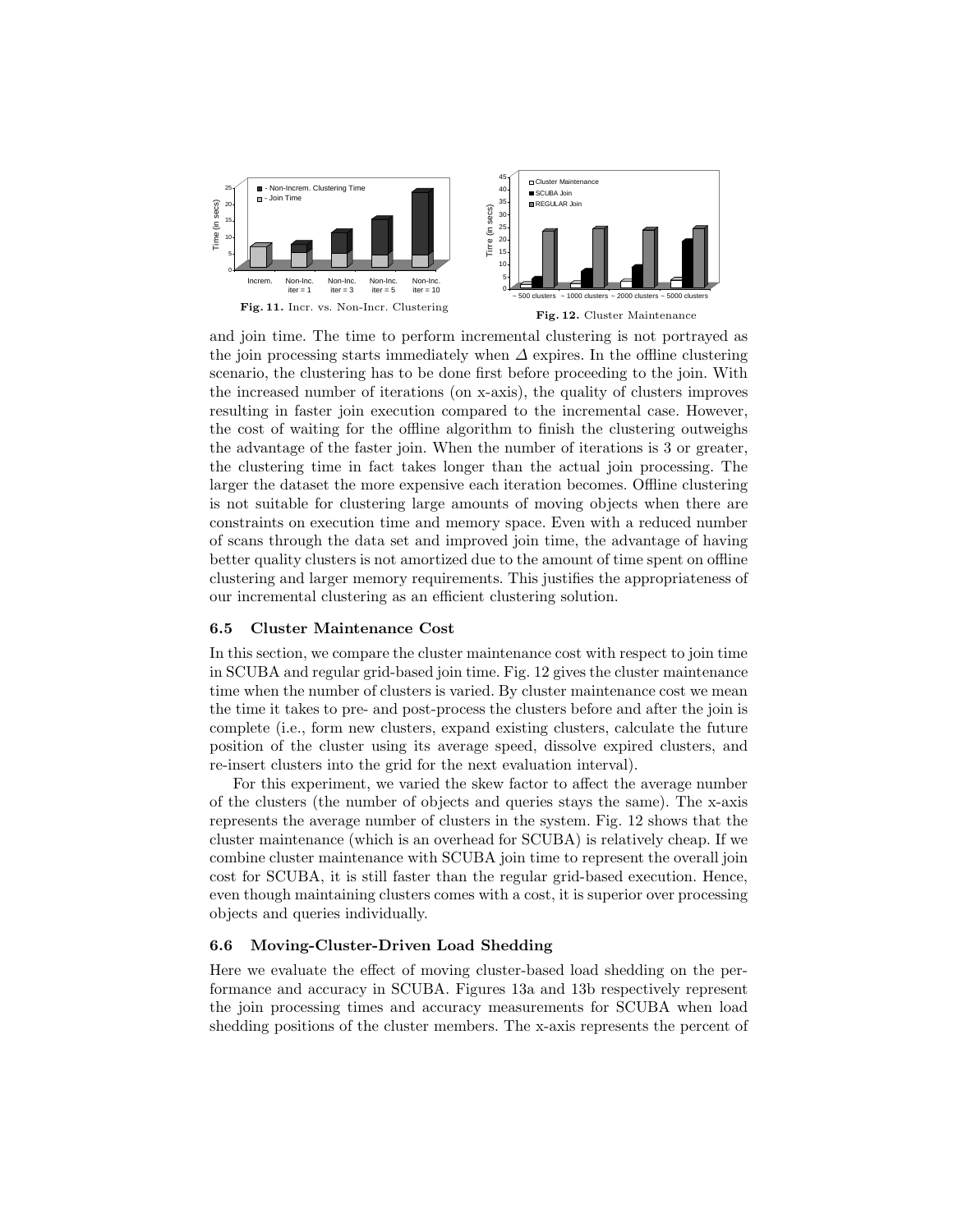

Fig. 13. Cluster-Based Load Shedding

the size of the nucleus (i.e., circular region in the cluster approximating cluster members whose positions are discarded) with respect to the maximum size of the cluster. For simplicity, we will refer to percent of the nucleus-to-cluster size as  $\eta$ . When  $\eta = 0\%$ , no data is discarded. On the opposite, when  $\eta = 100\%$ , all cluster members' positions are discarded, and the cluster solely approximates the positions of its members. The fewer relative positions are maintained, the fewer individual joins need to be performed when executing a join-within for overlapping clusters.

As expected load shedding comes at a price of less accurate results (Fig. 13b). To measure accuracy, we compare the results outputted by SCUBA when  $\eta = 0\%$  (no load shedding) to the ones output when  $\eta > 0\%$ , calculating the number of false-negative and false-positive results. The size of the nucleus has a significant impact on the accuracy of the results when performing load shedding. Hence it must be carefully considered. When  $\eta = 50\%$ , the accuracy  $\approx 79\%$ . So relatively good results can be produced with cluster-based load shedding even if 50 % of a cluster region is shed. If random load shedding were to be performed, the same number of tuples - but just not the same tuples would be load shed. Instead the shedding mechanism would randomly pick which ones to shed, potentially throwing away more important data and significantly degrading the results' accuracy.

## 7 Related Work

Related Work on Spatio-Temporal Query Processing: Efficient evaluation of spatio-temporal queries on moving objects has been an active area of research for quite some time. Several optimization techniques have been developed. These include Query Indexing and Velocity Constrained Indexing (VCI) [29], shared execution [24, 38, 39], incremental evaluation [24, 39], and queryaware moving objects [17]. Query Indexing indexes queries using an R-tree-like structure. At each evaluation step, only those objects that have moved since the previous evaluation step are evaluated against the Q-index. VCI utilizes the maximum possible speed of objects to delay the expensive updates to the index. To reduce wireless communication and query reevaluation costs, Hu et. al [17] utilize the notion of safe region, making the moving objects query aware. Query reevaluation in this framework is triggered by location updates only. In the similar spirit [29] and [38] try to minimize the number of unnecessary joins between objects and queries by using the  $Safe$  and  $No-Action$  regions respectively. In the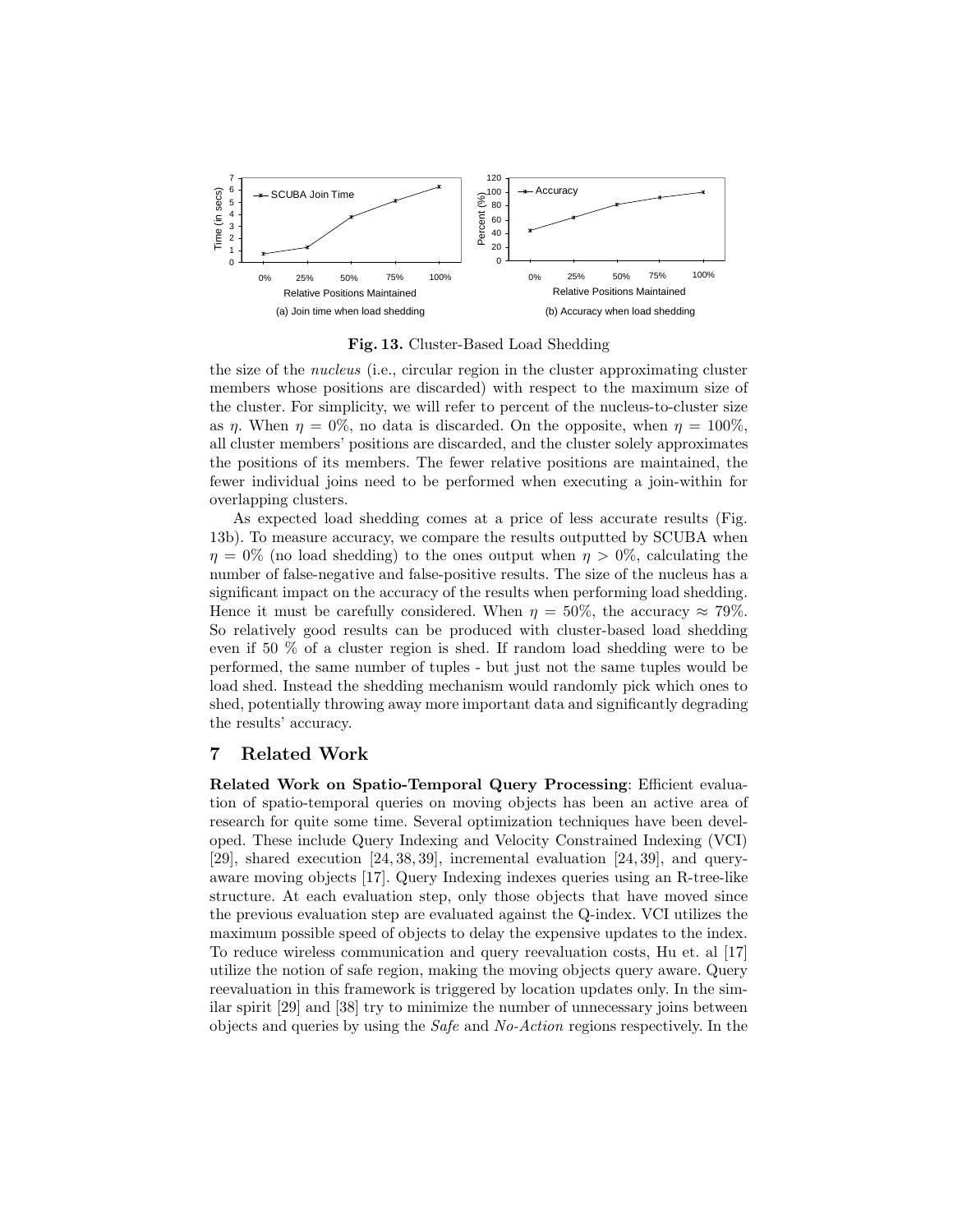latter case, the authors combine it with different join policies to filter out the objects and queries that are guaranteed not to join.

The scalability in spatio-temporal query processing has been addressed in [11, 23, 24, 29, 39]. In a distributed environment, such as MobiEyes [11], part of the query processing is send to the clients. The limitations of this approach is that the devices may not have enough battery power and memory capacity to perform the complex computations. The shared execution paradigm as means to achieve scalability has been used in SINA [24] for continuous spatio-temporal range queries, and in SEA-CNN [39] for continuous spatio-temporal kNN queries. Our study falls into this category and distinguishes itself from these previous works by focusing on utilizing moving clusters abstracting similar moving entities to optimize the execution and minimize the individual processing.

Related Work on Clustering: Clustering has been an active field for over 20 years [1, 25, 41]. Previous work typically uses clustering to analyze data to find interesting patterns. We instead apply clustering as means to achieve scalable processing of continuous queries on moving objects. To the best of our knowledge, this is the first work to use clustering for shared execution optimization of continuous queries on spatio-temporal data streams.

In this work we considered clustering algorithms in which clusters have a distinguished point, a center. The commonly used clustering algorithm for such clustering, k-means, is described in [8, 13, 30]. Our concentration was on incremental clustering algorithms only [4], [7], and [40]. Some of the published clustering algorithms for an incremental clustering of data streams include BIRCH[41], COB-WEB [10], STREAM [12, 26], Fractal Clustering [3], and the Leader-Follower (LF) [16]. Clustering analysis is a well researched area, and due to space limitations we do not discuss all of the clustering algorithms available. For an elaborate survey on clustering, readers are referred to [19]. In our work, we adapt an incremental clustering algorithm, similar to the Leader-Follower clustering [16]. The extensibility, running time and the computational complexity of this algorithm is such that makes it attractive for processing streaming data.

Clustering of spatio-temporal data has been explored to a limited degree in [21]. This work [21] concentrates on discovering moving clusters using historic trajectories of the moving objects. The algorithms proposed assume that all data is available. Our work instead clusters moving entities at run-time and utilizes moving clusters to solve a completely different problem, namely, efficient processing of continuous spatio-temporal queries.

## 8 Conclusions and Future Work

In this paper, we propose a unique algorithm for efficient processing of large numbers of spatio-temporal queries on moving objects termed SCUBA. SCUBA combines motion clustering with shared execution for query execution optimization. Given a set of moving objects and queries, SCUBA groups them into moving clusters based on common spatio-temporal attributes. To optimize the join execution, SCUBA performs a two-step join execution process by first pre-filtering a set of moving clusters that could produce potential results in the join-between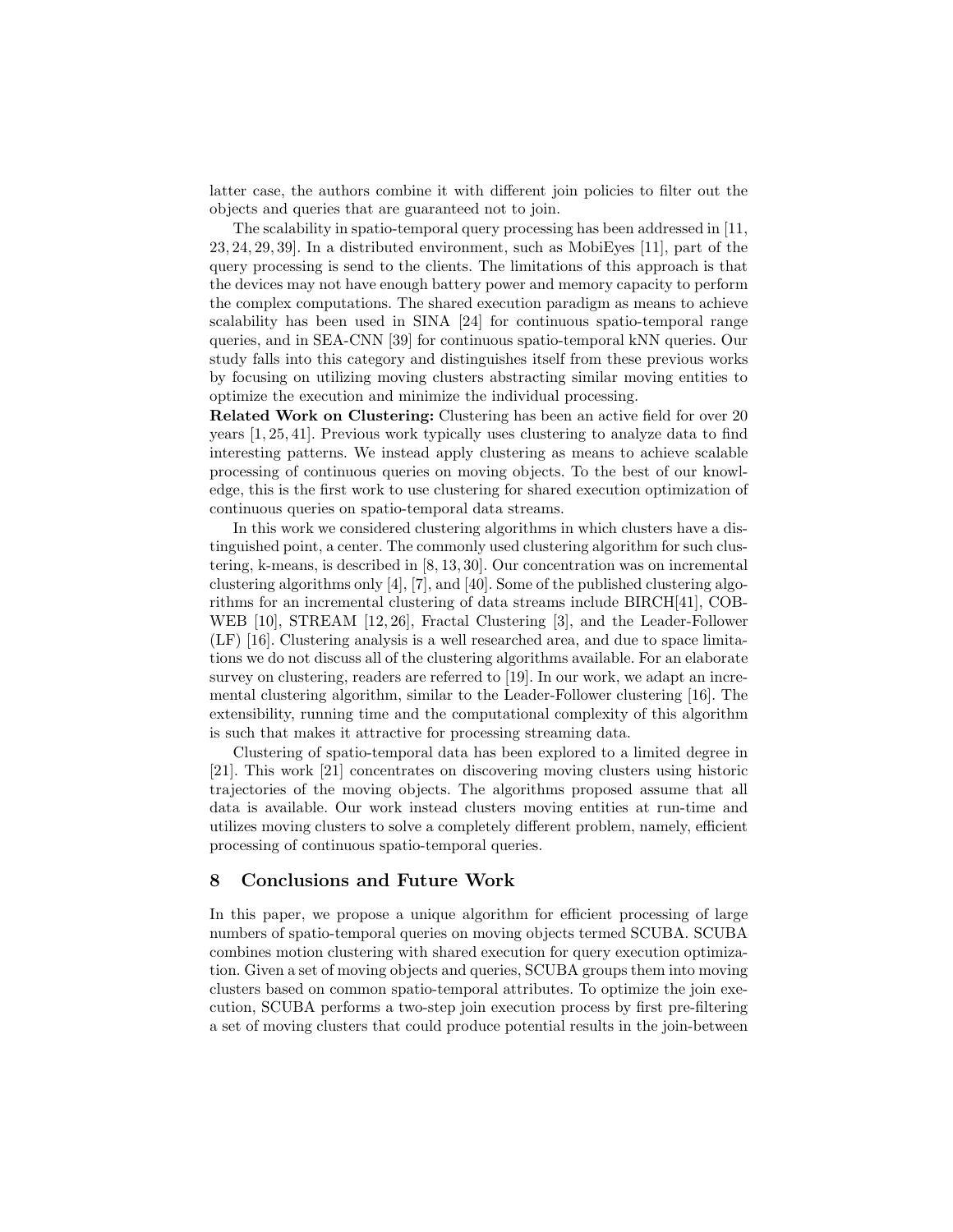moving clusters stage and then proceeding with the individual join-within execution on those selected moving clusters. Comprehensive experiments show that the performance of SCUBA is better than traditional grid-based approach where moving entities are processed individually. In particular the experiments demonstrate that SCUBA: (1) facilitates efficient execution of queries on moving objects that have common spatio-temporal attributes, (2) has low cluster maintenance/overhead cost, and (3) naturally facilitates load shedding using motion clusters while optimizing the processing time with minimal degradation in result quality. We believe our work is the first to utilize motion clustering to optimize the execution of continuous queries on spatio-temporal data streams. As future work, we plan to further refine and validate moving cluster-driven load shedding, enhance SCUBA to produce results incrementally and explore further through additional experimentation.

## References

- 1. R. Agrawal and et. al. Automatic subspace clustering of high dimensional data for data mining applications. In SIGMOD, pages 94–105, 1998.
- 2. B. Babcock, M. Datar, and R. Motwani. Load shedding techniques for data stream systems, 2003.
- 3. D. Barbar´a. Chaotic mining: Knowledge discovery using the fractal dimension. In SIGMOD Workshop on Data Mining and Knowl. Discovery, 1999.
- 4. D. Barbará. Requirements for clustering data streams. SIGKDD Explorations, 3(2):23–27, 2002.
- 5. T. Brinkhoff. A framework for generating network-based moving objects. GeoInformatica, 6(2):153–180, 2002.
- 6. C. L. Compton and D. L. Tennenhouse. Collaborative load shedding for mediabased applications. In Int. Conf. on Multimedia Computing and Systems, 1994.
- 7. P. Domingos and G. Hulten. Catching up with the data: Research issues in mining data streams. In DMKD, 2001.
- 8. R. O. Duda, P. E. Hart, and D. G. Stork. Pattern Classification. Wiley-Interscience Publication, 2000.
- 9. H. G. Elmongui, M. F. Mokbel, and W. G. Aref. Spatio-temporal histograms. In SSTD, 2005.
- 10. D. H. Fisher. Iterative optimization and simplification of hierarchical clusterings. CoRR, cs.AI/9604103, 1996.
- 11. B. Gedik and L. Liu. Mobieyes: Distributed processing of continuously moving queries on moving objects in a mobile system. In EDBT, pages 67–87, 2004.
- 12. S. Guha, N. Mishra, R. Motwani, and L. O'Callaghan. Clustering data streams. In FOCS, pages 359–366, 2000.
- 13. S. K. Gupta, K. S. Rao, and V. Bhatnagar. K-means clustering algorithm for categorical attributes. In DaWaK, pages 203–208, 1999.
- 14. S. E. Hambrusch, C.-M. Liu, W. G. Aref, and S. Prabhakar. Query processing in broadcasted spatial index trees. In SSTD, pages 502–521, 2001.
- 15. S. Har-Peled. Clustering motion. In FOCS '01: Proceedings of the 42nd IEEE symposium on Foundations of Computer Science, page 84, 2001.
- 16. J. A. Hartigan. Clustering Algorithms. John Wiley and Sons, 1975.
- 17. H. Hu, J. Xu, and D. L. Lee. A generic framework for monitoring continuous spatial queries over moving objects. In SIGMOD, 2005.